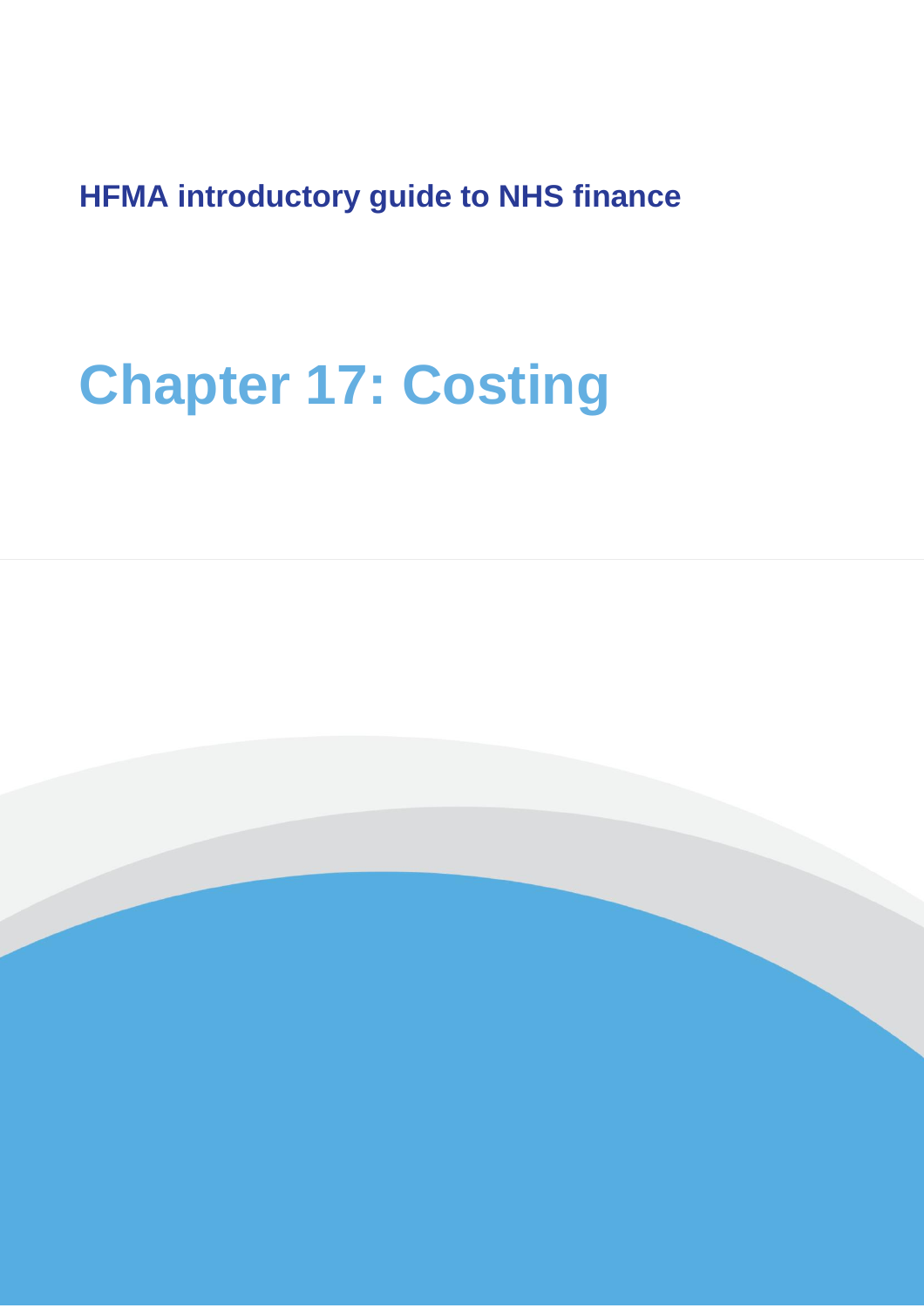# **Chapter 17: Costing**

#### **Overview**

**This chapter describes what costing is, how it is undertaken in the NHS, and how cost data is used.**

# **17.1 Introduction**

Understanding the cost of caring for patients is vitally important, both locally and nationally, when making decisions about how to manage and deliver sustainable high-quality services.

The *NHS long term plan<sup>239</sup>* aims to get the most value for patients out of every pound of taxpayers' investment. Robust and detailed cost data is vital for supporting this aim, allowing the NHS to understand service costs, reduce unwarranted variation and develop new models of care.

Good cost data can help NHS organisations and systems to understand variations in the way that patients are treated and the impact on available resources. When this information is linked to health outcome measures, the NHS can make value-based rather than volume-based decisions.

Providers of NHS services have increasingly large amounts of data about their service users and patients, with the roll-out of patient-level costing (PLICS) across the NHS. Cost data needs to be presented in a way that is clinically meaningful so that clinical teams are keen to work with finance teams to use the data to support service improvement.

Robust cost data is also vital for informing the payment system - the system of financial flows that moves money around the health service; see chapter 18 for more details.

# **17.2 What is costing?**

Costing is the quantification, in financial terms, of the value of resources consumed in carrying out a particular activity or producing a certain unit of output.

Costing involves:

- being clear about the activity whose costs you are seeking to identify it must be defined clearly and unambiguously
- making sure that the correct costs of everything and everyone involved in carrying out that activity are included in the costing calculation.

It is also important to analyse the costs themselves, how they are related to what is being costed and how they behave. We will look in more detail at these cost classifications later on in this chapter.

# **17.3 What is costing information used for?**

In the NHS, costing involves looking closely at healthcare services and identifying how much they cost. This can be at a variety of levels – for example, the total annual cost of the orthopaedic department in a hospital, the cost of a particular activity or group of procedures within that department (for instance, hip replacements) or the cost of treating an individual patient undergoing a

<sup>239</sup> NHS, *[The NHS long term plan](https://www.longtermplan.nhs.uk/)*, January 2019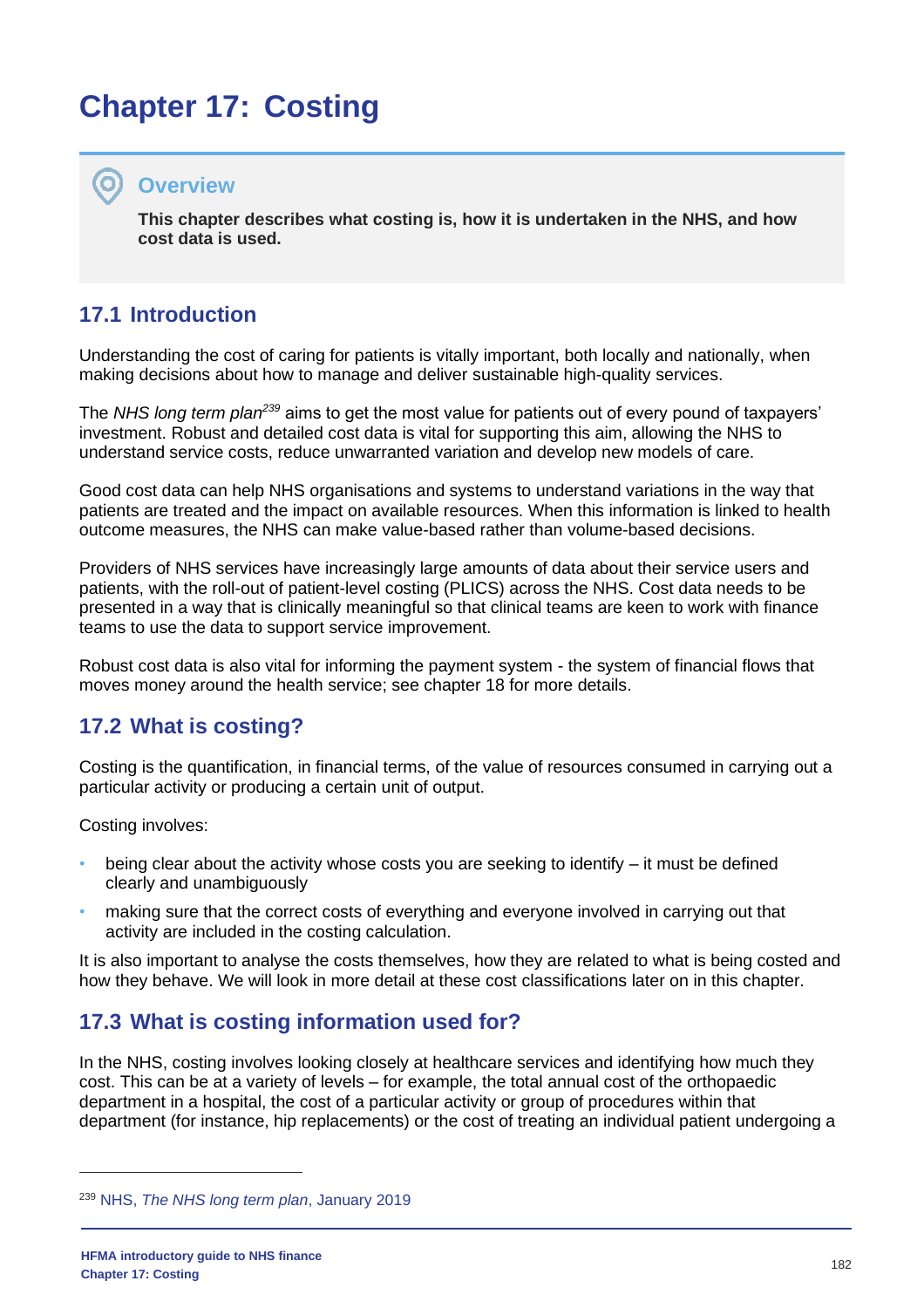hip replacement. Patient pathways often cross organisational boundaries, and it is becoming increasingly important to understand costs at a system level.

The NHS needs costing information for a variety of reasons, including the following:

#### **Informing value-based decisions**

Robust cost data, linked with quality and outcome data, is fundamental to understanding and measuring value. Value is covered in more detail in chapter 18.

#### **Improving efficiency and effectiveness**

Costing provides clinical and operational teams with the evidence to ensure that resources are used in the most effective way possible to provide high-quality care and support the reduction in unwarranted variation. Both Getting It Right First Time (GIRFT) and the model health system (formerly the model hospital) use cost as well as other data to benchmark healthcare services.

#### **Understanding patient pathways**

Understanding how resources are allocated across a local health system (system costs) is key as the NHS moves to a more integrated approach to designing, planning and delivering services. Systems require cost and activity data describing the whole patient pathway across multiple services and organisations as they look to develop new models of care.

#### **Developing payment systems**

Cost data is used to inform national tariffs. Future payment systems will support the activities that create patient value and focus more on system costs than price.

# **17.4 Patient-level costing**

NHS costing has gone through a significant transformation, moving from costing based on averages to costing the actual care individual patients receive. Reference costs were based on average cost per contact derived from total service cost, apportionment of overheads and annual activity. They have now been replaced by patient-level information and costing systems (PLICS) – otherwise known as patient-level costing.

Patient-level costing:

- brings together healthcare activity information with financial information in one place
- costs the actual care an individual patient receives
- provides detailed information about how resources are used at patient-level, for example, staff, drugs, diagnostic tests
- supports the measurement of value.

All acute, ambulance, community and mental health services are required by NHS England and NHS Improvement to calculate their costs at patient level.

PLICS can play a vital role in improving the efficiency and effectiveness of how patient care is delivered, bringing together information about the resources consumed by individual patients on a daily basis and combining this with the cost of the resource. When PLICS is analysed alongside other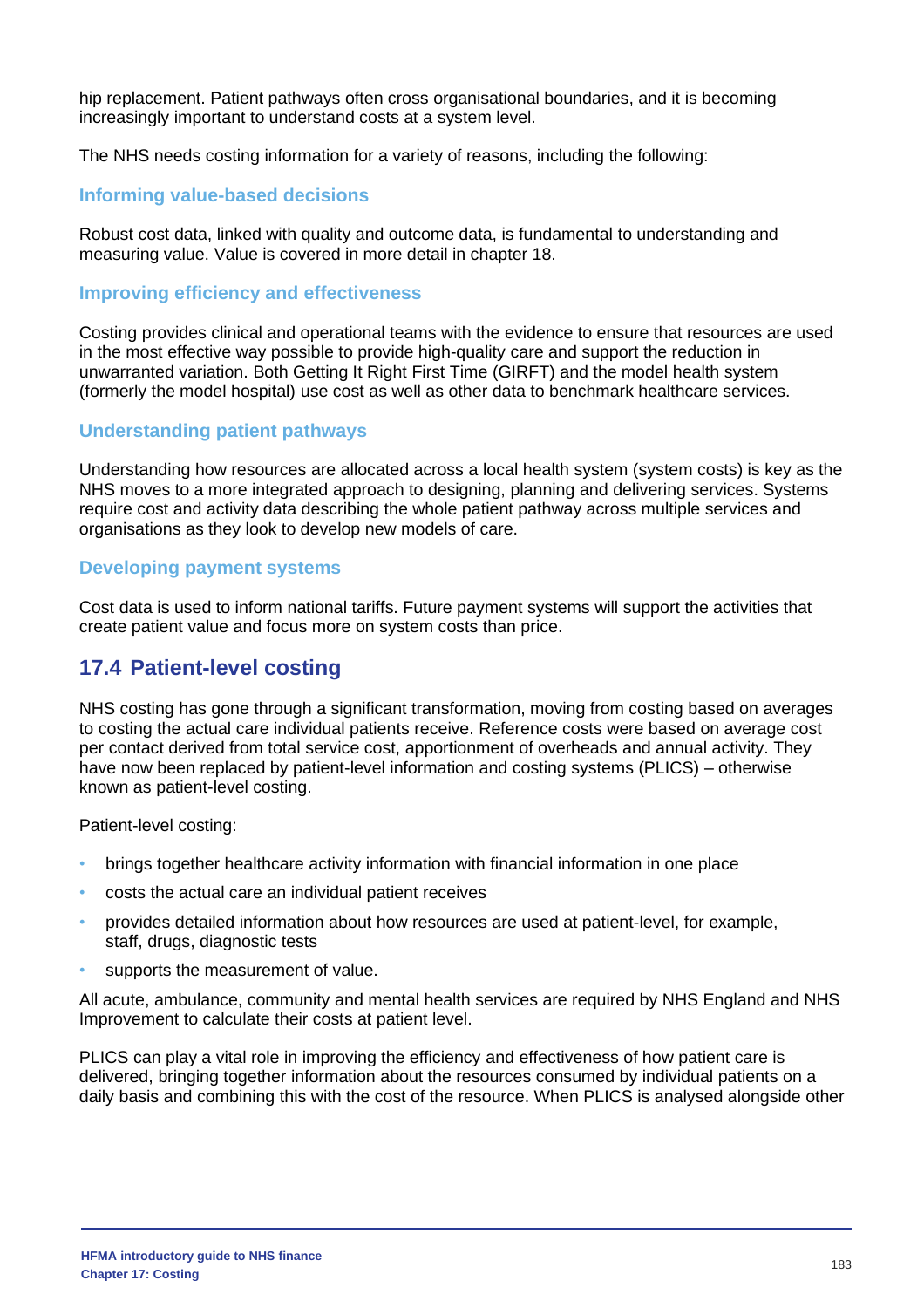performance and quality information it becomes even more powerful in understanding the delivery and performance of services. It also facilitates much more meaningful and constructive discussions with clinical teams.

# **17.5 The importance of high-quality data for costing**

To generate reliable and robust cost information, costing accountants need access to high-quality data that describes the needs of the patients and the treatments received. At a patient level, this data may include the type of intervention, drugs prescribed for the patient, or consumable items used in their treatment. At an organisational level, this data may include information around estates costs, ancillary staff, or transport requirements. Even with the best costing processes in place, if the data from the clinical and operational feed systems is of poor quality, this will lead to inaccurate cost data.

# **17.6 Approved costing guidance**

To ensure that costs are calculated on a consistent basis, NHS England and NHS Improvement issues annual *Approved costing guidance<sup>240</sup>* which sets out the costing standards to be used by providers of NHS services as well as collection guidance for submitting to the national cost collection.

#### **Costing standards**

The information requirement standard specifies the activity information and associated data fields required for patient-level costing.

The costing process standards cover the costing process from the general ledger to the patient unit cost and reconciliation to audited accounts.

The costing method standards cover the costing of high-volume and high-value areas, for example medical staffing.

The guidance explains the approach to costing and cost collection that should be followed and sets out what service providers will need to do in this area to meet the conditions of their provider licence.

## **Costing principles**

NHS England and NHS Improvement's guidance sets out three principles which should underpin good costing processes in an organisation:

- materiality costing effort should focus on high-value and high-volume services
- data and information high-quality activity data must be combined with financial data to generate costs that reflect the actual care received by patients
- engagement and use– costing teams should actively engage with stakeholders to encourage the use of cost information to drive service efficiency and improvement.

# **17.7 Cost classifications**

To improve the ability to analyse information, costs are classified in two ways:

- direct, indirect or an overhead to examine how costs relate to an element of patient care
- fixed, semi-fixed or variable to examine how costs behave and inform the way that they can be controlled.

<sup>240</sup> NHS, *[Approved costing guidance 2022,](https://www.england.nhs.uk/publication/approved-costing-guidance-2022-integrated-prescribed-guidance-and-tools/)* March 2022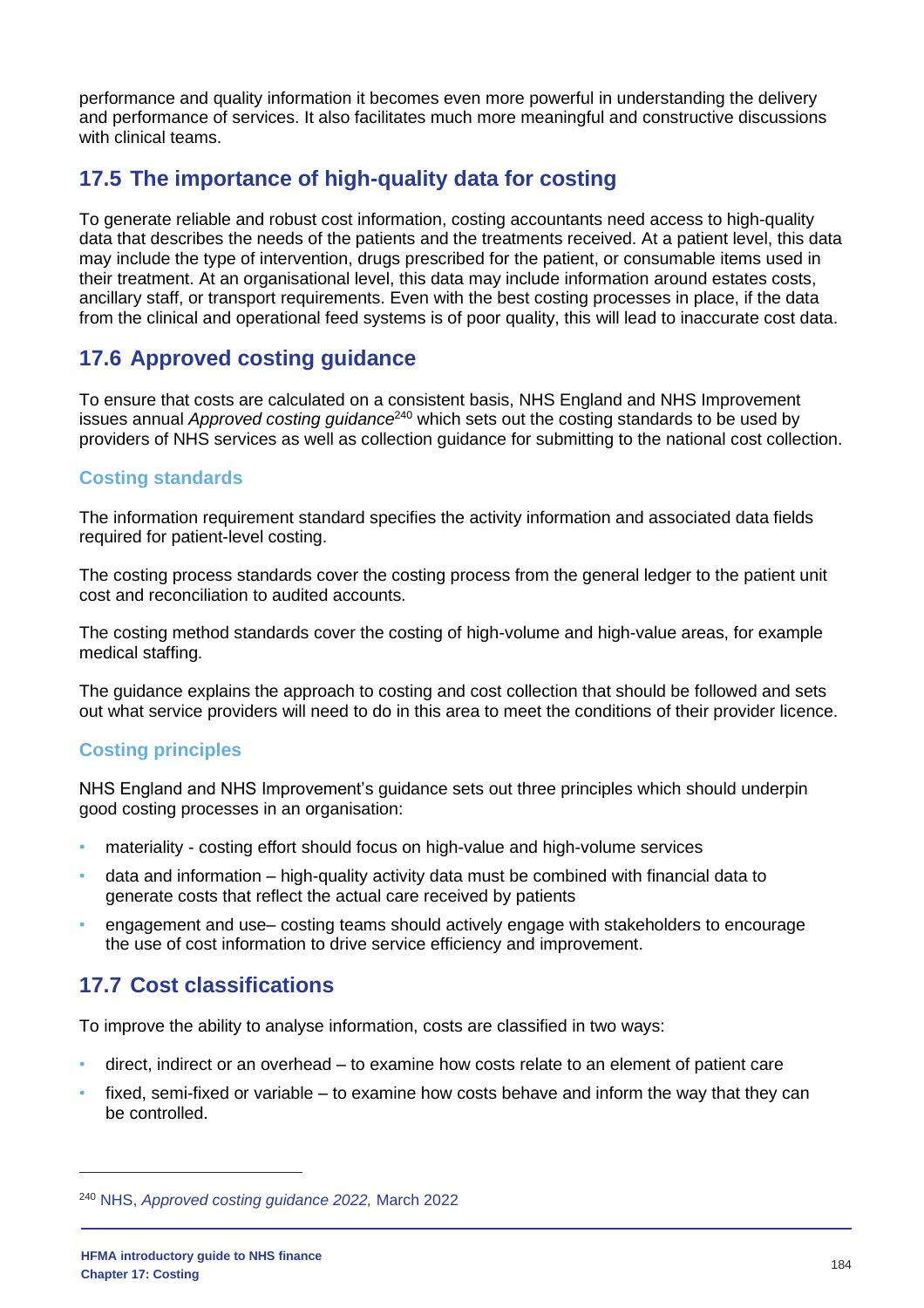#### **Direct costs**

Direct costs relate directly to the delivery of patient care and arise as a result of individual patient episodes of care. For example, within a hospital ward the cost of drugs supplied and consumed can be directly attributed to that ward by the pharmacy system. Hence, drugs would be a direct cost of the ward.

#### **Indirect costs**

Indirect costs are indirectly related to the delivery of patient care but cannot always be specifically identified to individual patients. Examples include catering and linen services.

#### **Overheads**

Overhead costs are the costs of support services that contribute to the general running of an organisation. These costs cannot be traced or easily attributed to patients and need to be allocated via an appropriate cost driver – something that causes a change in the level of costs. For example, the total heating costs of a hospital may be apportioned to individual departments using floor area or cubic capacity on the basis that the larger the floor area occupied by a department the greater the amount of heating used. The key here is that overheads are apportioned on a logical and consistent basis.

#### **Fixed costs**

Fixed costs are costs that do not change as activity changes over a 12-month period – for example, depreciation.

#### **Semi-fixed costs**

Semi-fixed costs are fixed for a given level of activity but change in steps as activity levels exceed or fall below these given levels. For example, additional nursing staff costs may be incurred when the number of patients being treated rises above a certain level.

#### **Variable costs**

Variable costs vary proportionately with changes in activity. In other words, they are directly affected by the number of patients treated or seen – for example, drugs and consumables costs.

NHS England and NHS Improvement's costing standards classify costs as:

#### **Patient-facing costs**

Those costs that relate directly to delivering patient care and are caused or driven by patient activity.

#### **Overheads**

Those costs that do not relate directly to delivering patient care but to running the organisation or services that support the delivery of patient care - for example, the finance department.

## **17.8 National cost collection**

The national cost collection has three annual publications $241$ :

• national schedule of NHS costs: these show the national average unit cost for each service

<sup>241</sup> NHS, *[2019/20 national cost collection,](https://www.england.nhs.uk/costing-in-the-nhs/national-cost-collection/)* June 2021